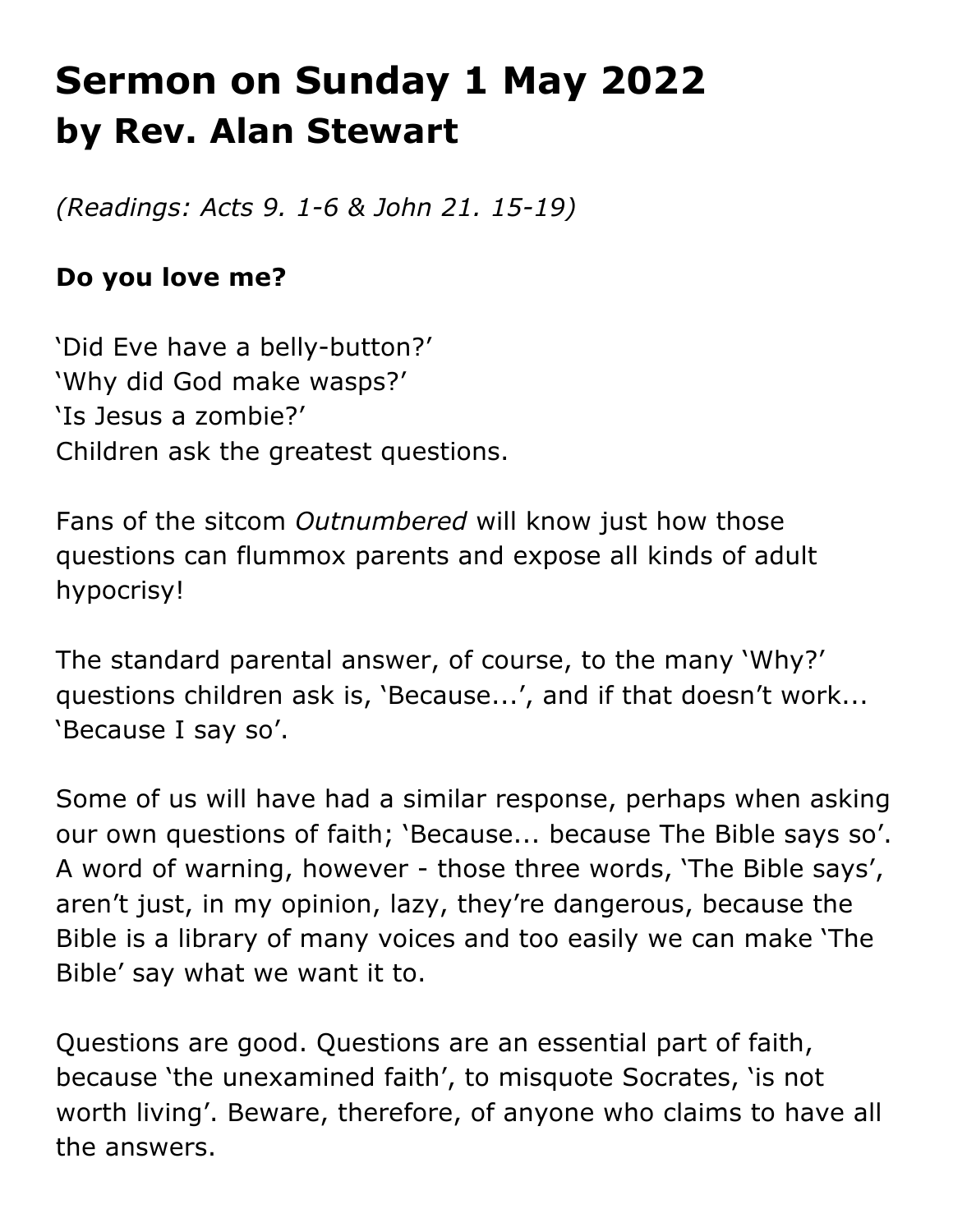Jesus himself was a man of few answers. Frustratingly, he would deal in stories and reply to questions with more questions.

Sometimes his questions helped expose hypocrisy but, usually, it was his way of helping people make connections, discover something new or real within themselves.

Three times in our reading today, he asks this same question: 'Peter, do you love me?'.

By way of background, it was Peter, of course, who had, just days before, publicly disowned his rabbi and best friend. Around a fire in the high priest's courtyard, he'd called down curses and insisted three times, 'I don't know him'. And who can blame him, actually, in the circumstances? To admit to this could have signed his own death warrant.

'Peter, do you love me?' If we think about it, Jesus' question is among the most vulnerable anyone can ask, because in asking such a question we're opening ourselves to the possibility that the answer might just be, 'No... I don't love you'.

We don't know how Jesus knew about Peter's denial. Maybe Peter had shared it with the others and they'd shared it with Jesus. Personally, if I was Peter, I'd keep that to myself, bury it alongside the other regrets and guilty secrets.

Clearly, Jesus would have been justified in the circumstances to ask a very different question: 'Peter, why did you do it?', 'Peter, aren't you ashamed?', 'Peter, give me one reason to forgive you'.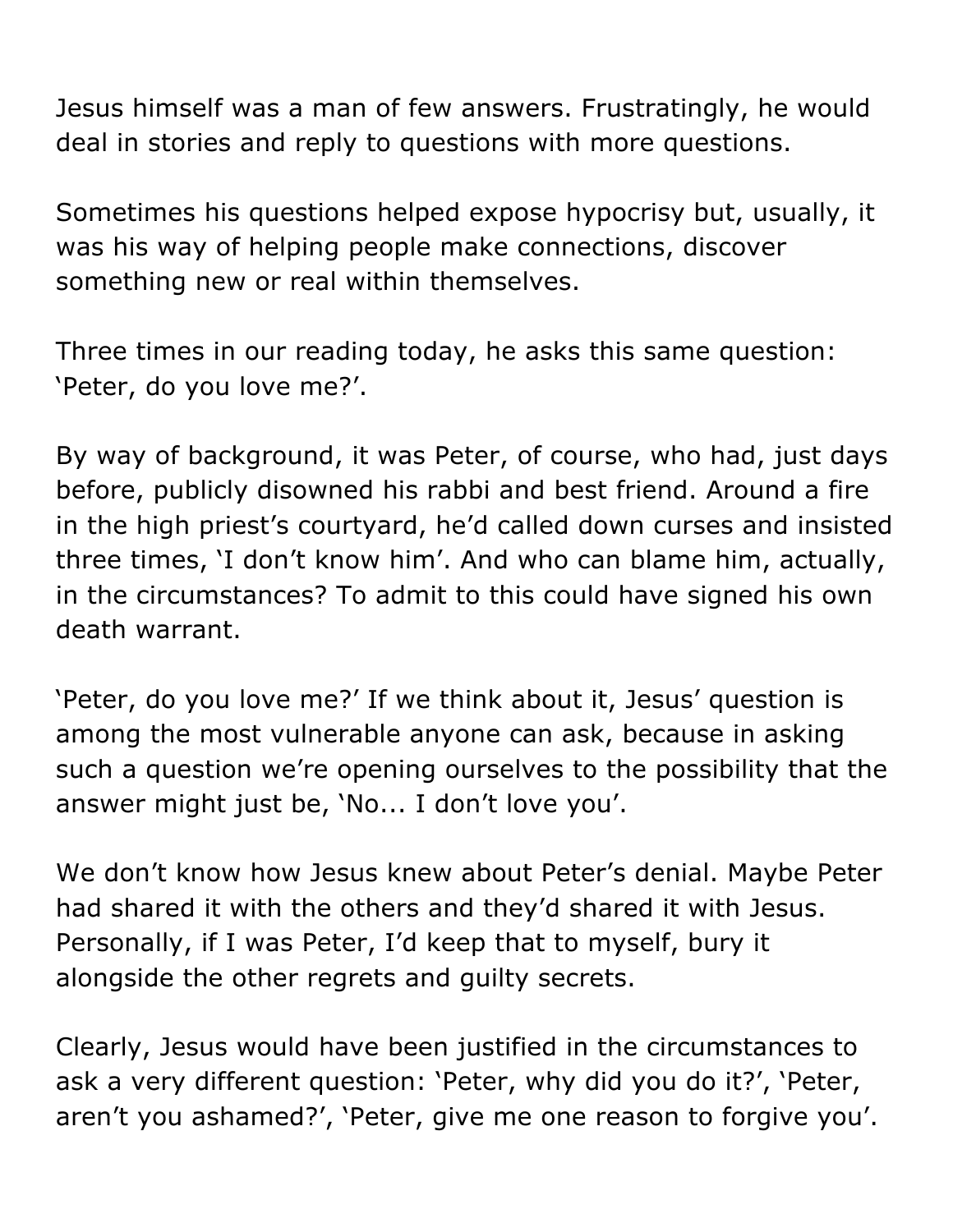Instead, having cooked a breakfast this time around a beach fire, he invites Peter to go for a walk, away from the others. We don't know if this was the first time they'd actually spoken since Peter and the others had deserted Jesus in the garden. I imagine that, regardless, Peter couldn't quite look Jesus in the eye. So, side-byside they walk, the best way often for a heart-to-heart, for men in particular.

No small talk, though, just straight in with, 'Peter, do you love me?'. And not once, but three times Jesus asks that same question.

First time, I imagine Peter's embarrassed (that's a bit intense). Second time, maybe he's annoyed (he doesn't believe me). Third time, it hits home what Jesus is doing.

You see, three times Peter disowned Jesus and three times Jesus asks his question: 'Peter, do you love me?'. Without mentioning the elephant on the beach, Jesus is gently letting Peter know that he knows. But instead of picking at the wound of Peter's shame, Jesus cuts to the heart of things. 'Peter, do you love me?' In other words, 'Is our relationship worth it? Because, if it is, that's all that matters; that's all I need to know'.

I can't think of a gentler, more loving way of reconciling. I'd want to rake up that past, tell him how he made me feel. Jesus chooses not to do that. Notice that he doesn't ignore or deny what happened. Notice, too, that Jesus doesn't demand an apology. His questions were not designed to humiliate Peter, but to reinstate him; to give Peter back his sense of worth and belonging.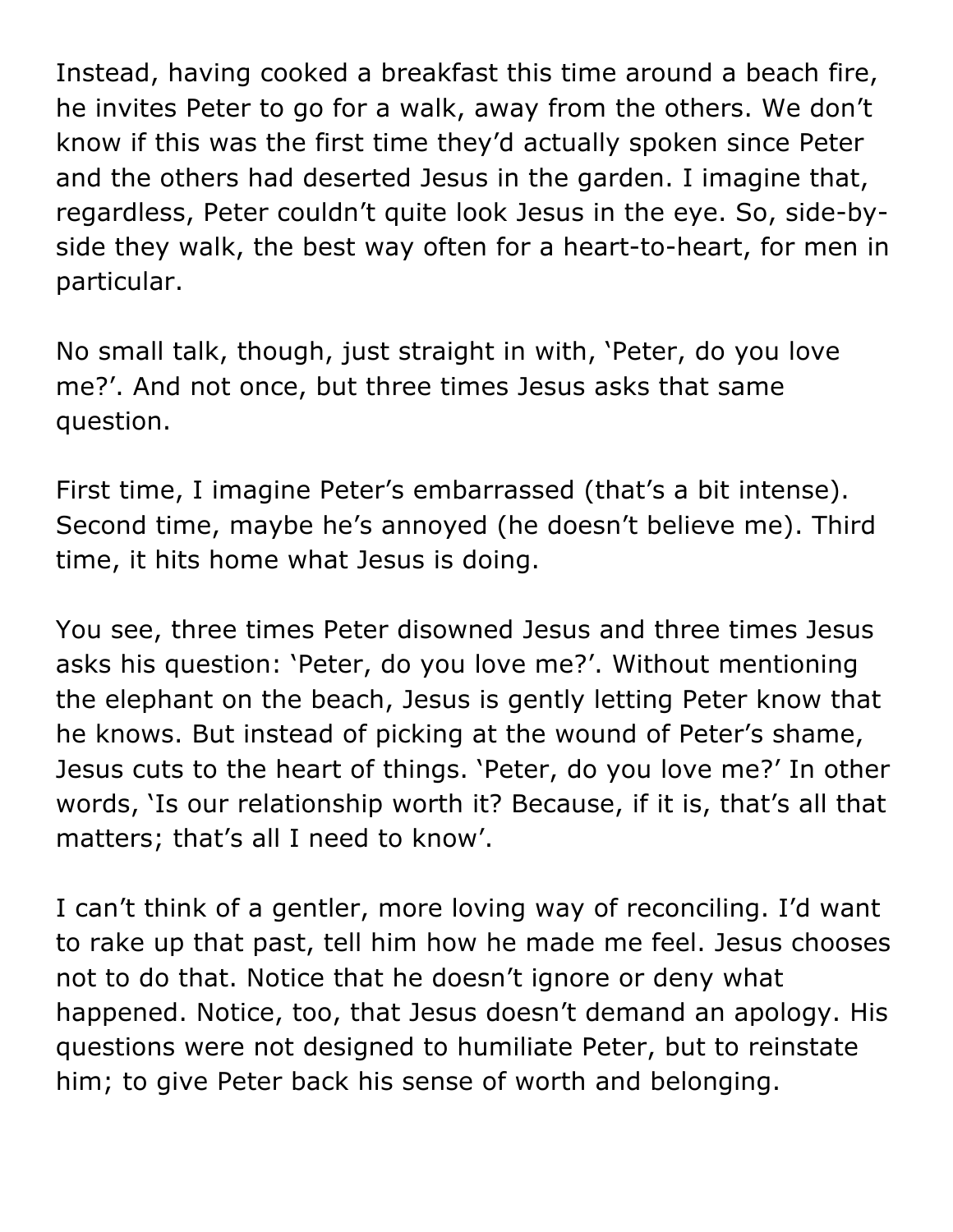Jesus chose to forego the need for an apology, and chose instead to absorb the pain of a friend's betrayal.

Jesus knew that what Peter did could have destroyed him, like it destroyed Judas. So, he reaches out with the same hand that had saved him from sinking under the waves. Jesus walks his own talk. A few chapters previously, you might remember that Peter had asked Jesus, 'How many times do I forgive?'. To which Jesus had said, 'seventy times seven'; in other words, forgiveness keeps on forgiving.

Forgiveness sees reconciliation as the end goal; not reparation, not vengeance, not even justice.

Forgiveness costs the forgiver.

But note that it's not permission to hurt again. There are expectations. 'Peter, if you love me', Jesus says, 'you will do something; you will love these others. Feed my sheep, keep on loving, keep on forgiving, continue my work'.

Before this conversation, Peter's wound, his shame, was open, unfinished. Afterwards I like to think he'd forgiven himself; he'd learnt a deep lesson in the ways of love; he was on track to feeling whole again.

I wonder if we have experienced betrayal in our life. I wonder if there are people we cannot look in the eye, or be in the same room with, or who we refuse to or have yet to reconcile with. I do.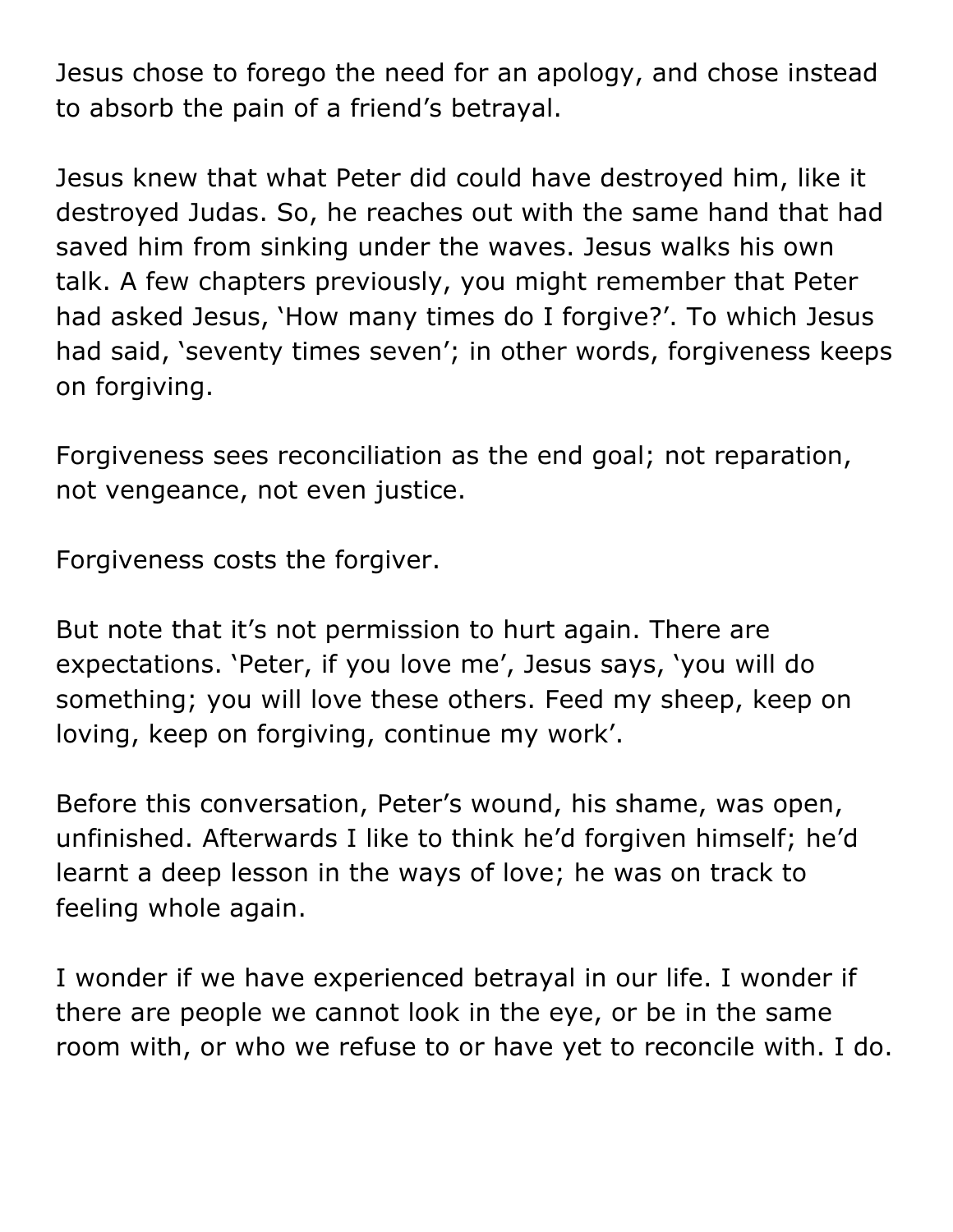As I wrote in the latest magazine letter, I know in my heart of hearts that that stalemate is a prison for us both; a prison of my own making.

I wonder if we live with regret, wishing we could turn back the clock, do things, say things differently. I do.

I wonder if we live with guilt or shame, and you'll know that the difference, according to Brené Brown, is that guilt is 'I did something wrong', whereas shame is deeper, 'I am something wrong'.

Do we know that we can bring all of this to that same Jesus who so kindly and so gently reinstated his friendship? No fear, no reprisal, no condemnation.

The first thing is simply to name it, bring it into the compassionate light of God. So, if it helps, I invite you in the silence to say, 'I give this to you', or 'I'm not ready, but I want to want to give it, forgive it, let go'.

The reality with regrets or the things that grieve us, is that they are seldom removed in a moment. But naming them and bringing them is a first step.

And if we can surrender some of that hurt or need for apology or justice, then we ask for the grace and the courage to absorb it and to leave it in the hands of our Maker.

A moment of silence.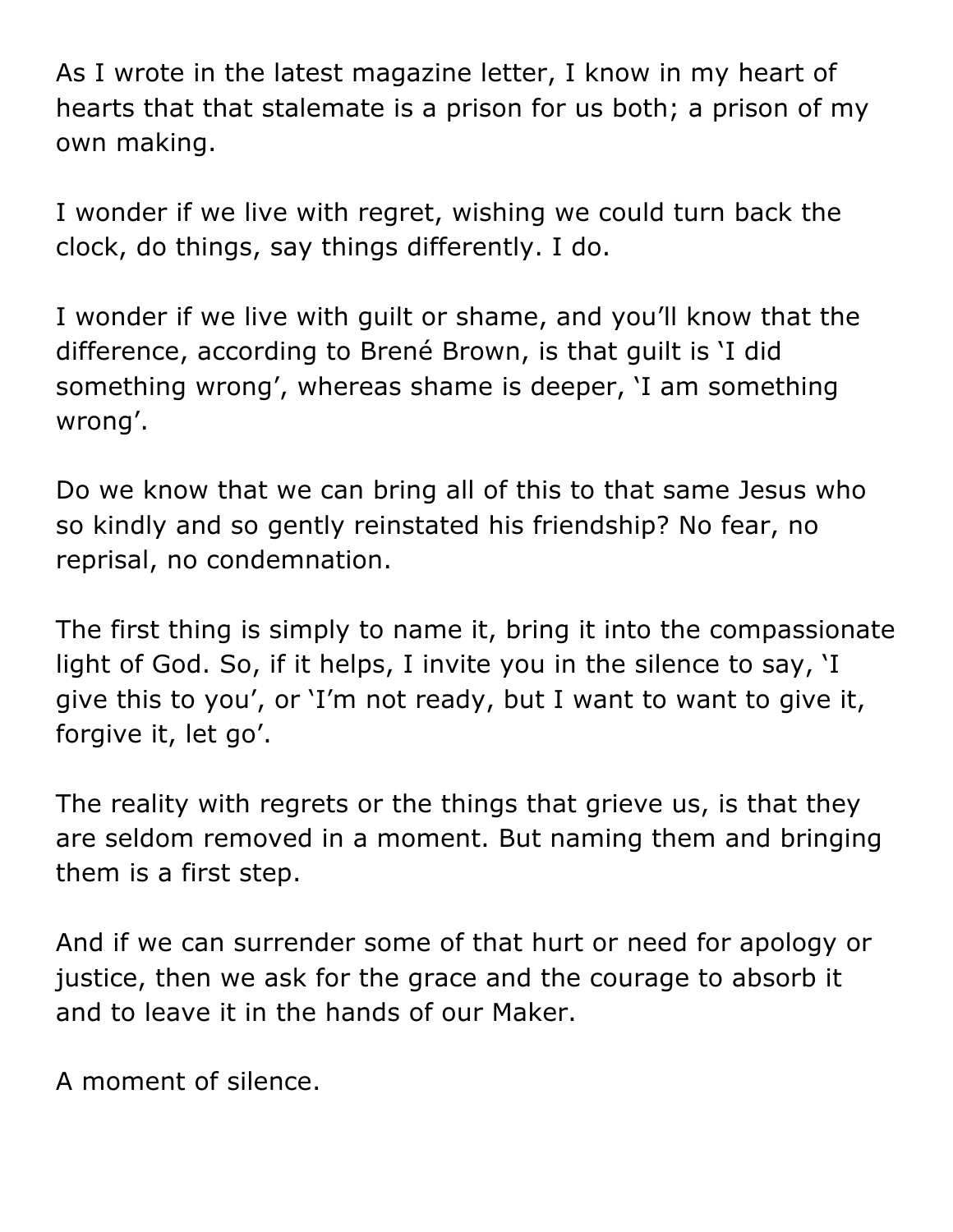### A prayer

We will not pretend that all this part of our pained life is now at ease, nor that our bound self is set free, nor that we necessarily feel our woundedness to be forgiven, that our fears and chaos have ended, and our spirit is at peace.

We will simply leave all this truth about ourselves respectfully with our God and redeemer, and move as far as we can today, coming back to attend to it when we can, today or another day.

We are not alone, all of us share in this human reality. The tears we shed are our shared tears. That is our strength as we travel this life together. That is the beginning of grace. There is a God who has travelled this pathway, who also shed tears and experienced all that we experience, was tempted like us, angry like us, afraid like us, wounded like us.

This God waits to meet us in the next moment.